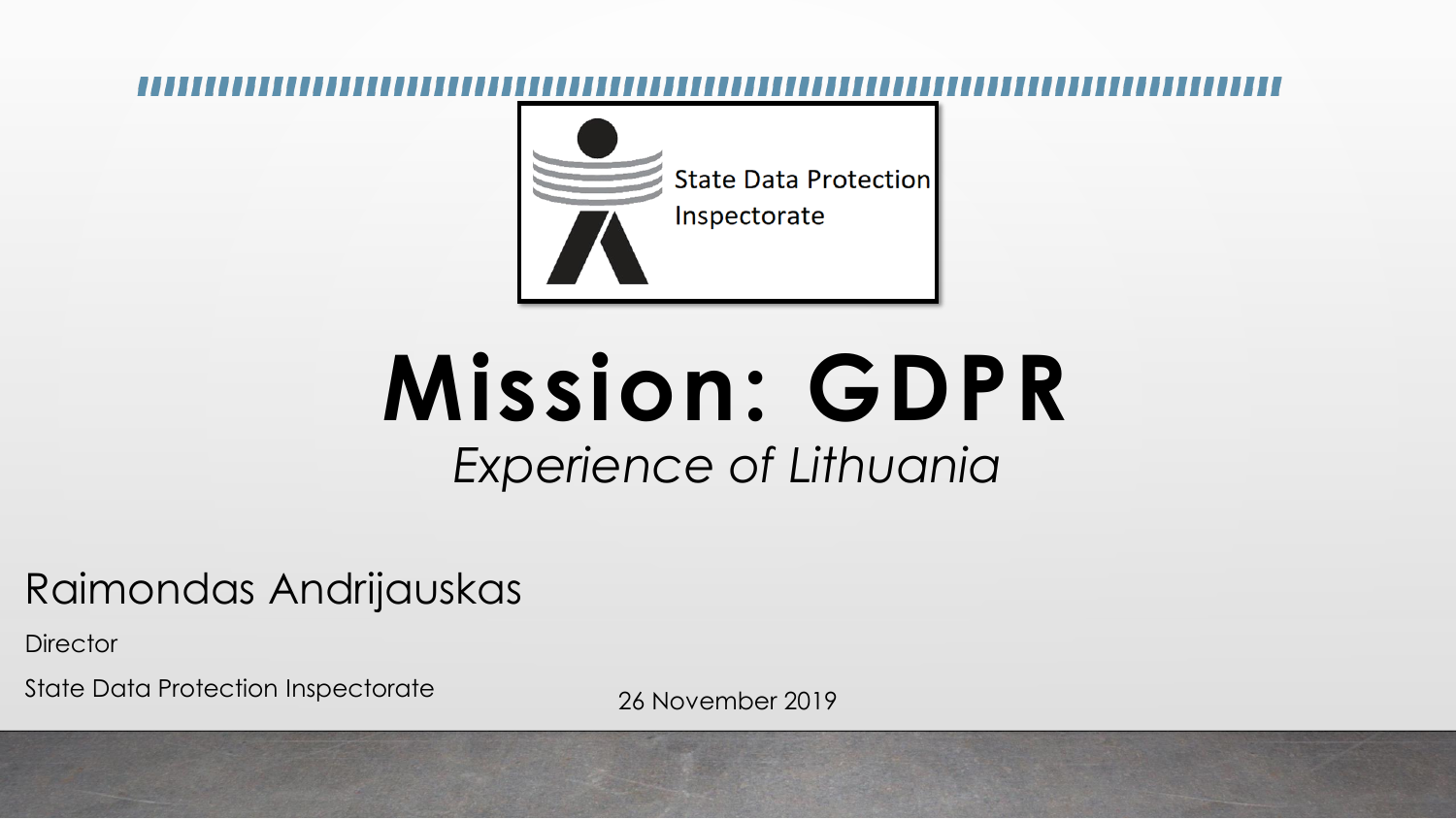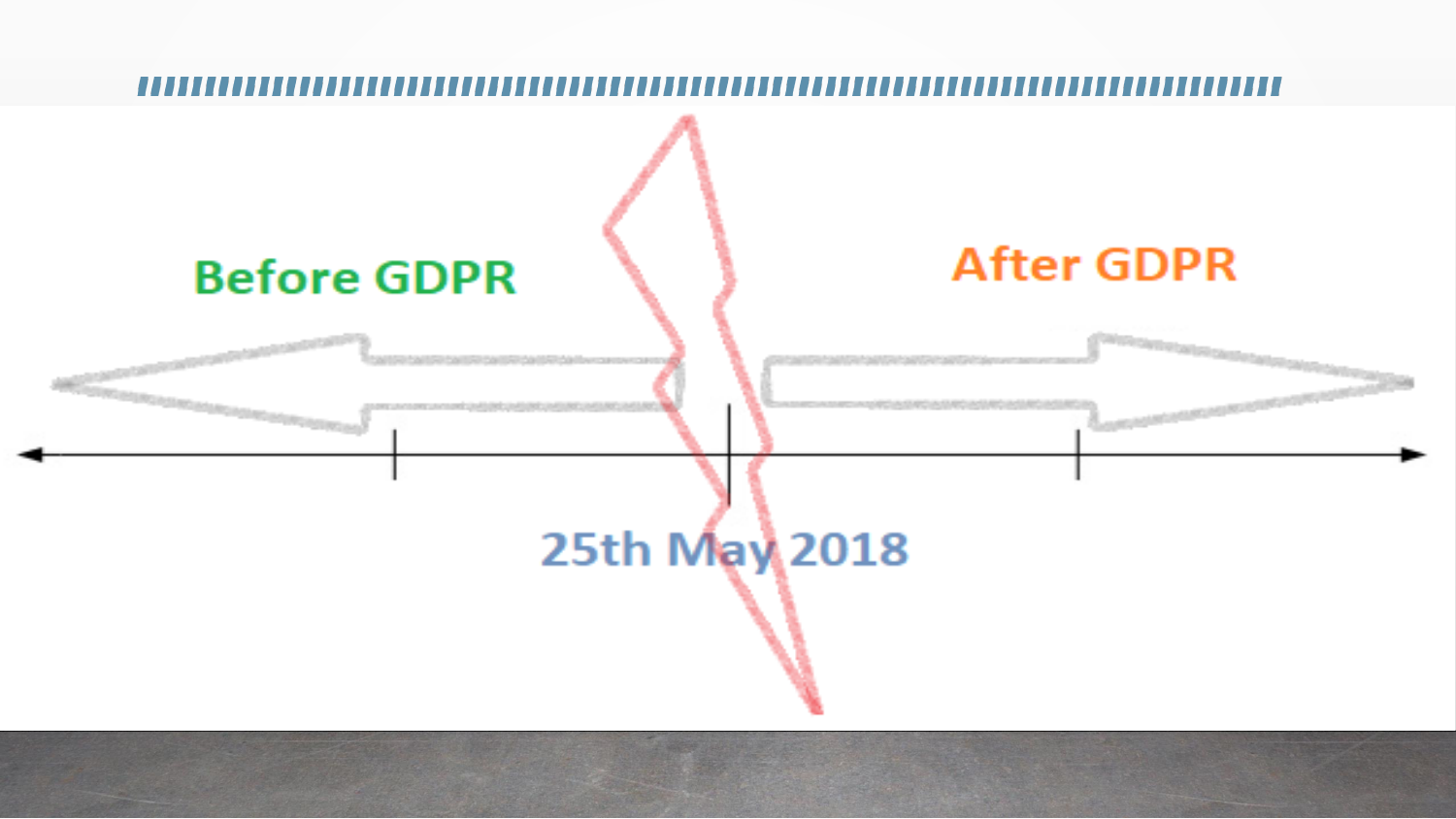## **Statistics**

## Supervision activities

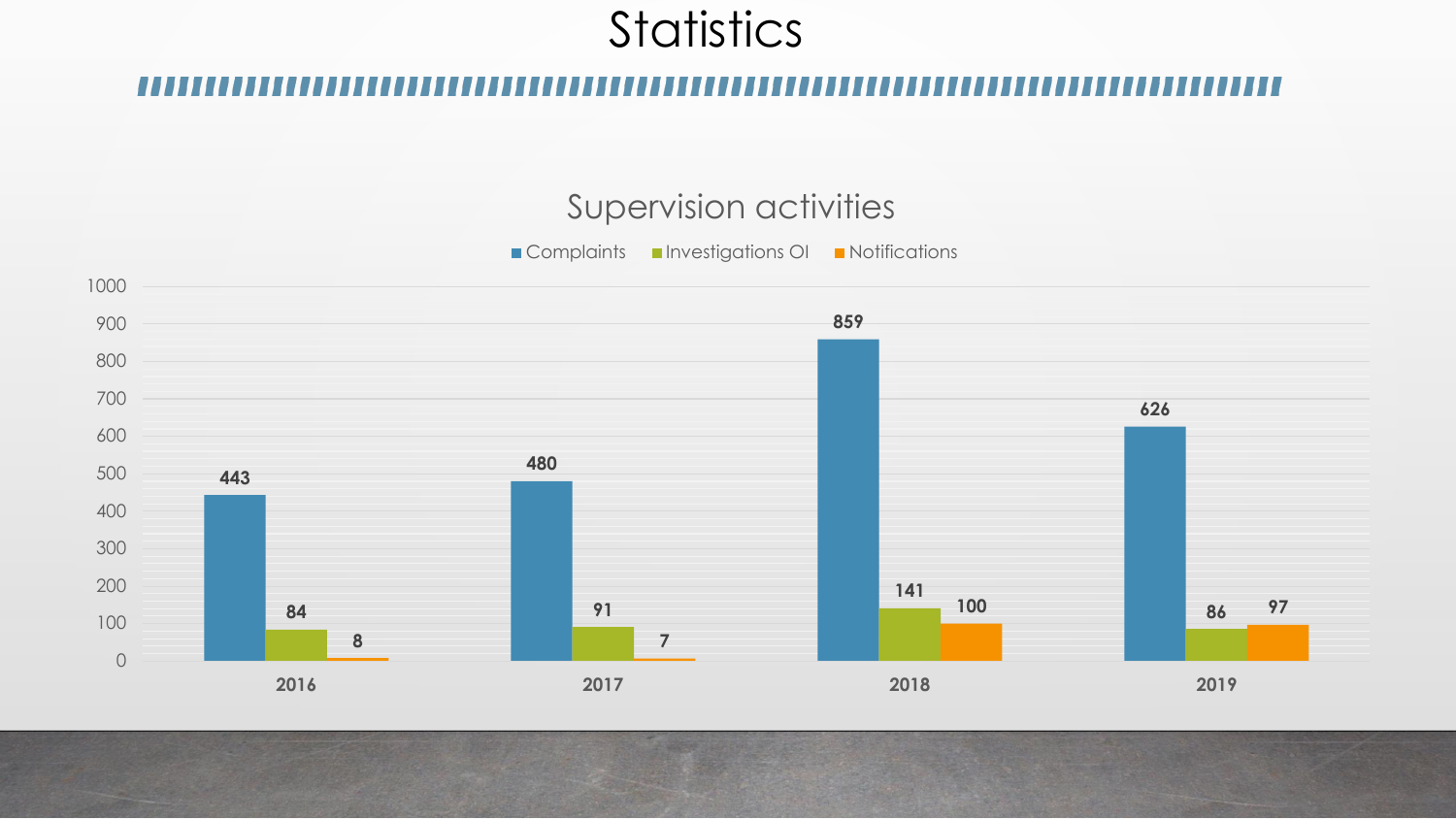## Resources

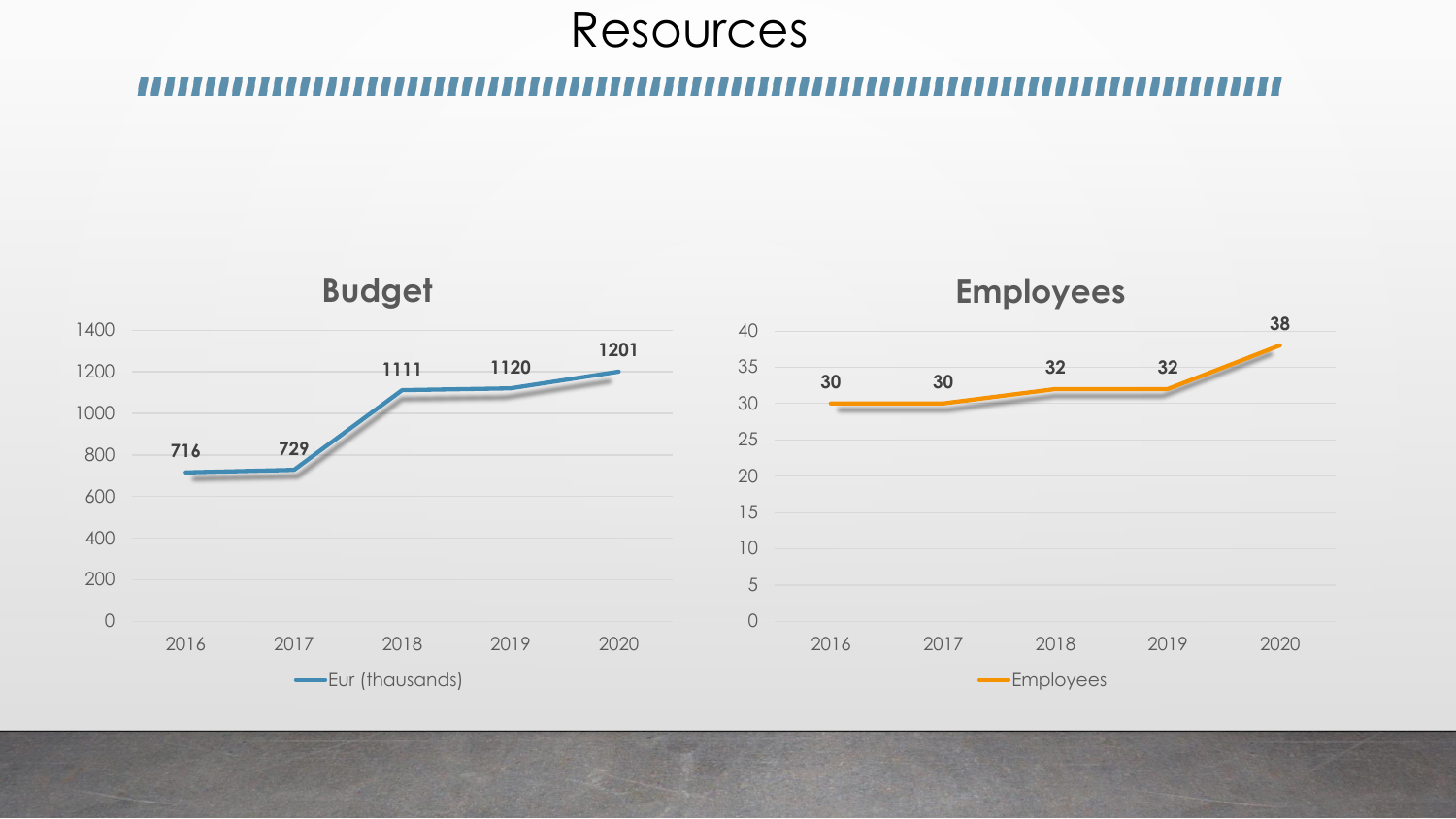## Awareness Raising

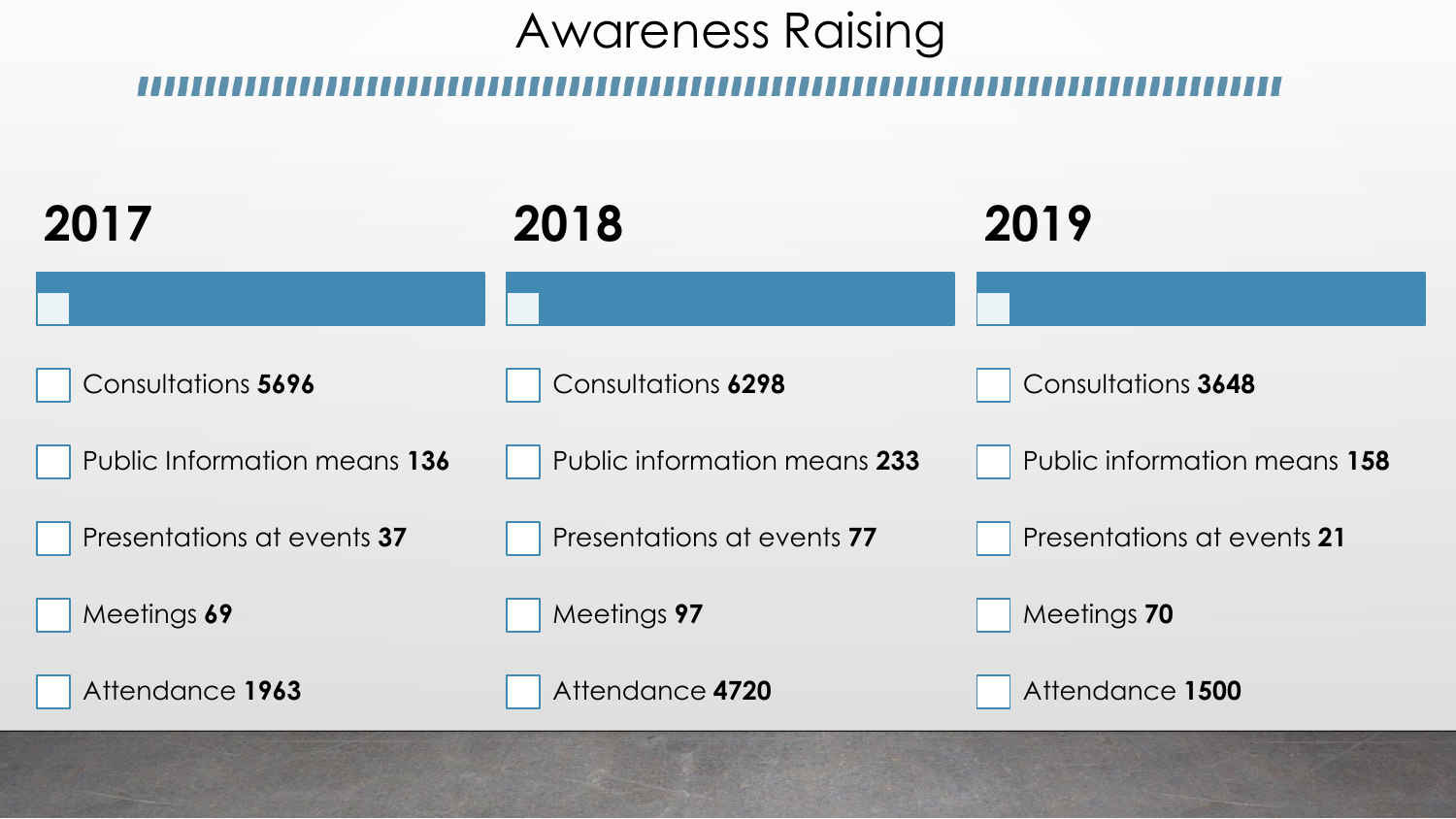## Public Surveys Results

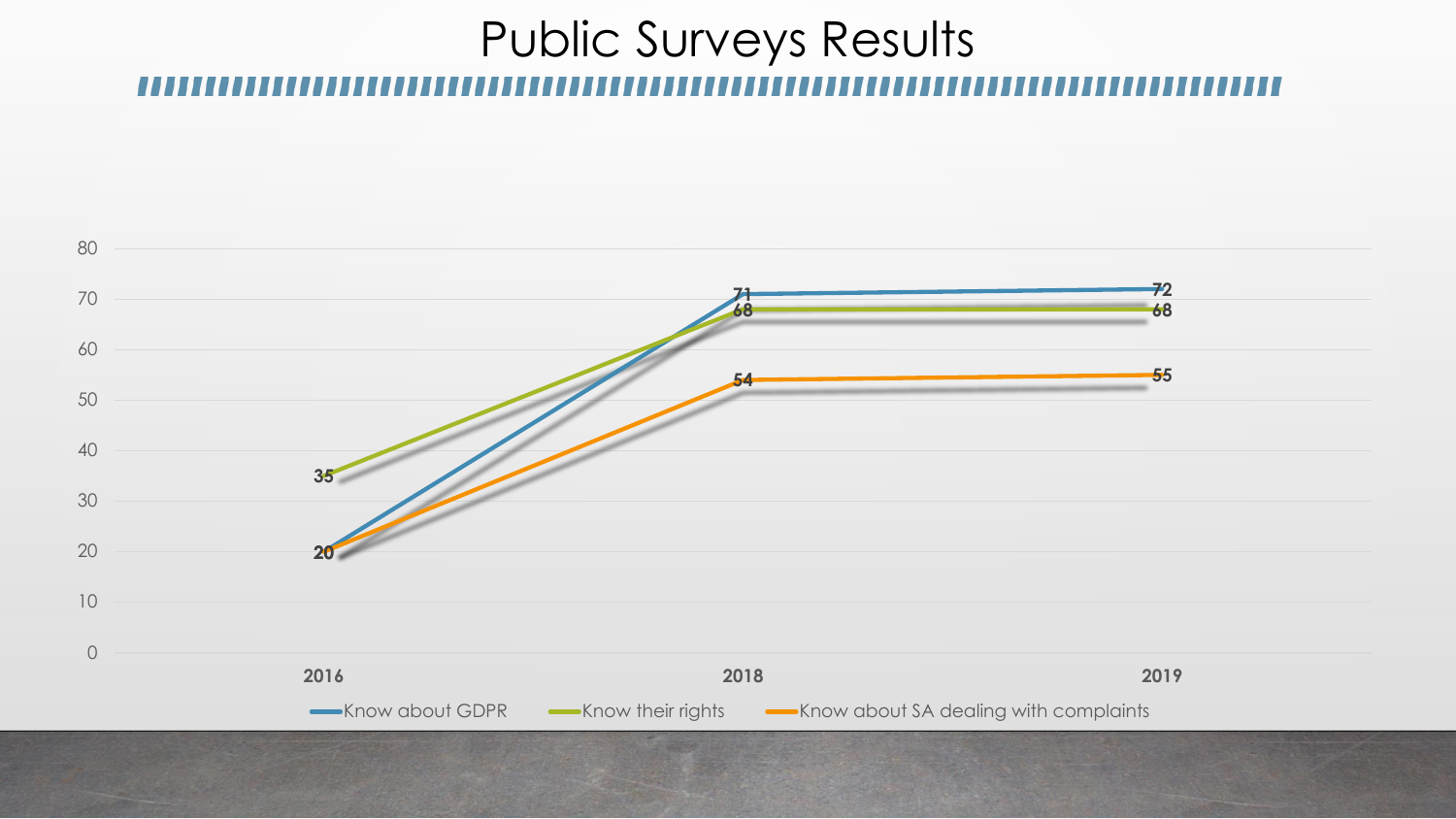## Complaint Handling

- **General Data Protection Regulation** (GDPR) came into force on **2018-05-25**
- Amendment to **Law on Legal Protection of Personal Data** (LLPPD) adopted on 2018-06- 30, came into force on **2018-07-16**.
- Main elements of complaints handling procedure (terms, subjects rights, content of complaint and etc.) are set in **Chapter 5 Section 3 of LLPPD**
	- LLPPD also provides possibility for SDPI to approve detailed procedures for complaint handling
- SDPI Director Order No 1T-92(1.12.E) of 2019-07-17, On Aproval of Rules for Conducting Investigations and Verifications"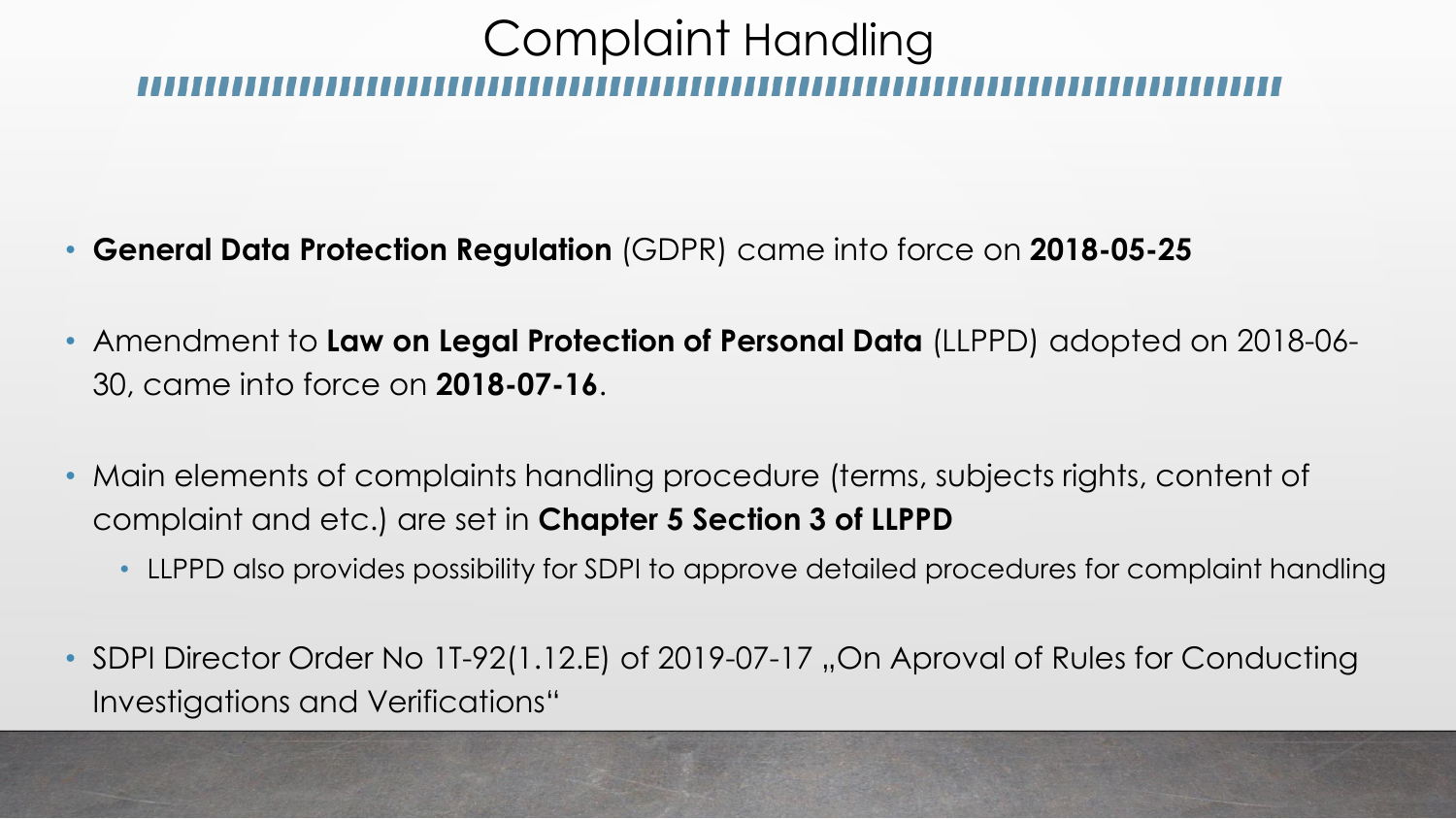# What is complaint?

- GDPR talks about complaint handling, but there is no definition of the complaint
- **Complaint** (Law on Public Administration) a written application by a person to a public administration entity stating that his or other person's rights or legitimate interests have been violated, and asking that they be defended
- LLPPD states that the complaint could be applied by **data subject about his rights or legitimate interests violations**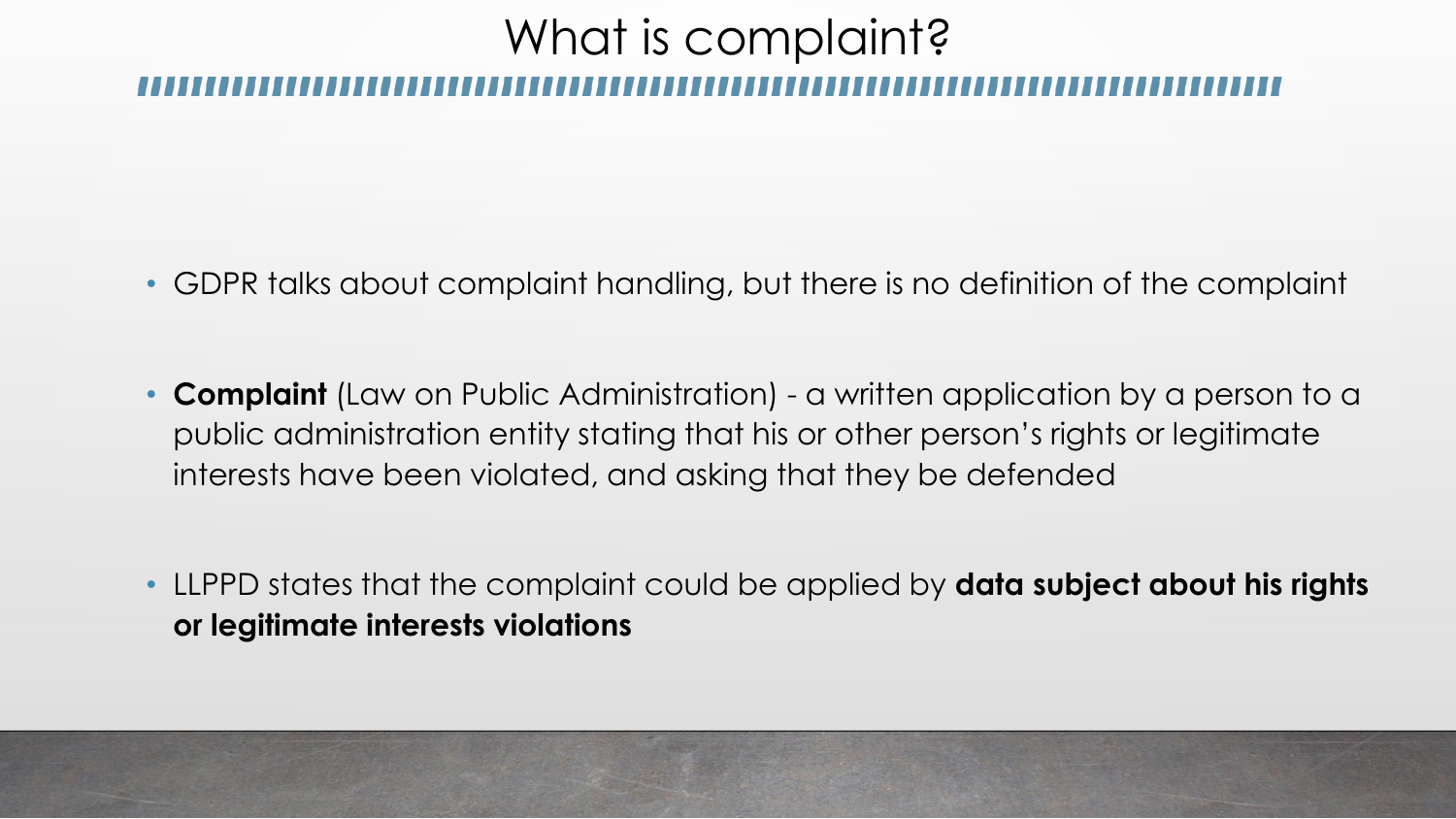# What is complaint?

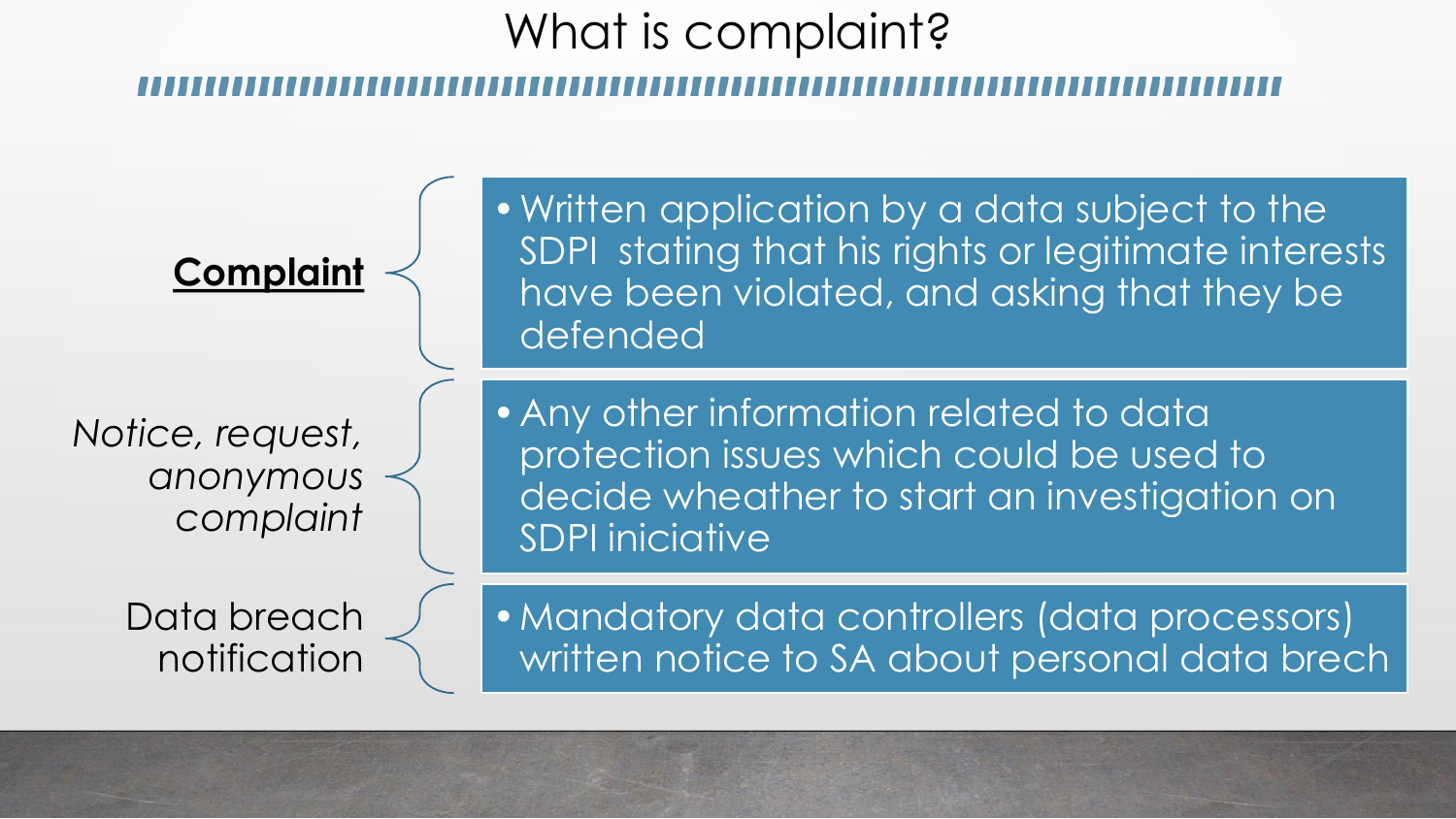## Complaint Handling Process

### **Content:**

attorney)

Consignee (SA)

Complainant (his

surname, contact details (power of

representative) name,

**Date** 

omplaint **Filling a complaint**  $\tilde{O}$ Ō Filling

**The person complained of** Description of

complained acts (inaction), time,

circumstances

Request for SA

### **Signature**

### **Acceptance (3 w. days)**:

Written response

Acceptance date and registration No

Contacts of the person investigating the complaint

**complaint** Information about complainant rights

### **Refusal (5 w. days):**

**Acceptance / refusal of**

Acceptance

/ refusal of

Content requirements are not met (if without this information complaint couldn't be solved)

SA has no competence

Case was already solved within SA (national or other EU SA)

Complaint is pending in national or EU court

pre-trial investigation is under way

More than 2 years elapsed between complained actions and filling of the complaint

**Documentary check** (obligation to provide SA with related documents and information)

**On-site visiting** (if needed)

Legal and technical (if needed) analysis

**Information notice** for complaint handling of complaint handling)

### **Complaint or part of it is reasonable**

If reasonable, could be set any of the corrective measures mentioned in Art 58 (2)of the GDPR (except administrative fine)

**Decision (4/6 month** If it is decided to impose a fine, the fine imposition procedure (notice to the data controler) is started

month)

 $\frac{1}{6}$ 

 $\overline{\mathbf{A}}$ 

cision

 $\mathbf{\tilde{\Phi}}$  $\Omega$ 

**Complaint or part of it is unreasonable**

**Termination of the complaint** (exceptional cases)

Complainants request to terminate complaint handling

Complainant doesn't provide SA with necessary documents or information

Death of complainant and etc.

**Investigation**

the complainant about progress (**after 3 months**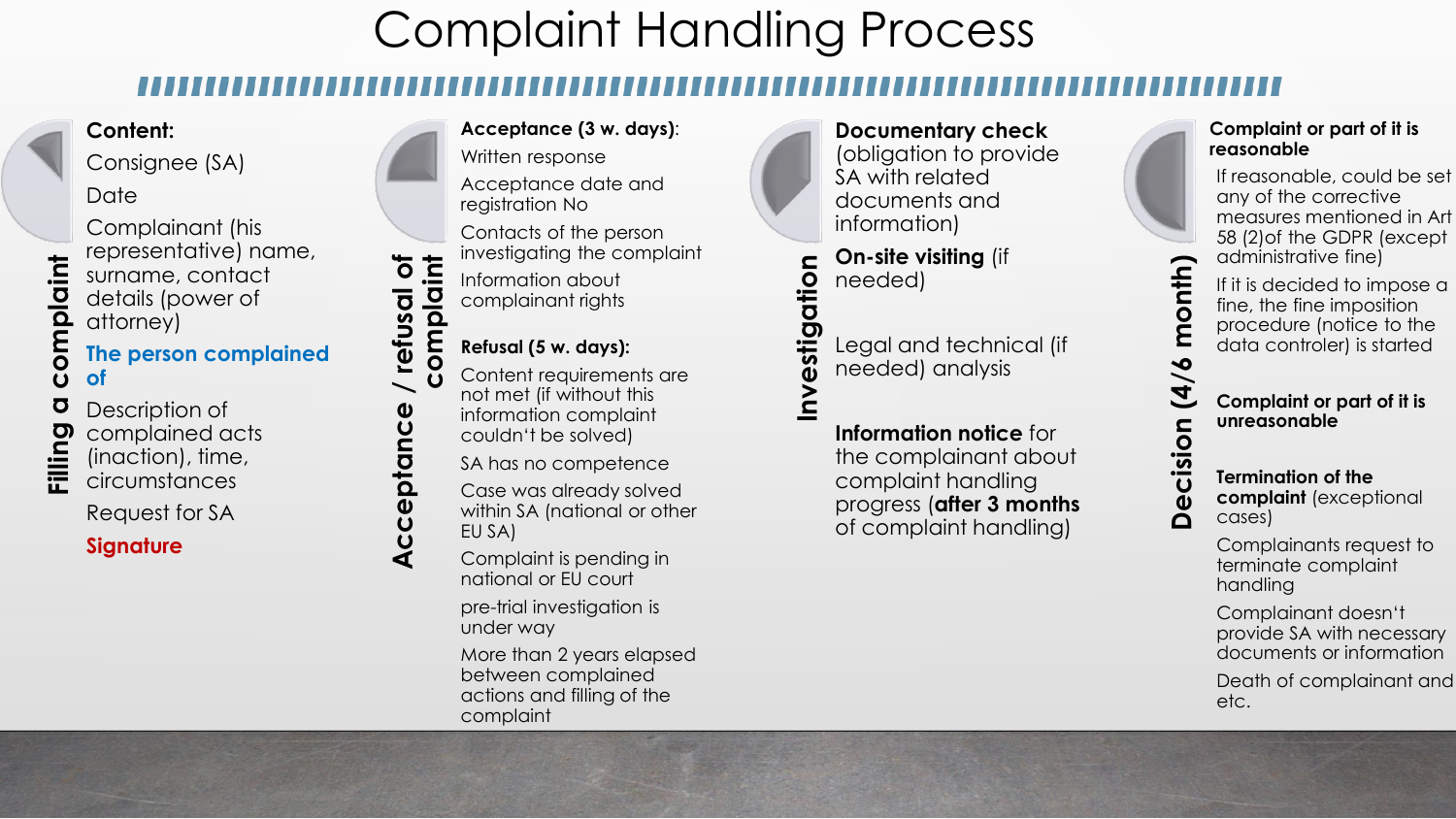# What is being complained about



- 26 **Disclosure of personal data and 26** Disclosure of personal data
	- Video surveilance
	- **Direct marketing**
	- Collection of personal data
	- **Right of access to personal data**
	- **Personal data processing on the internet**
	- Other
	- **Data collection from State registries and information** systems
	- **Personal data processing of debtors**
	- Right to object to personal data processing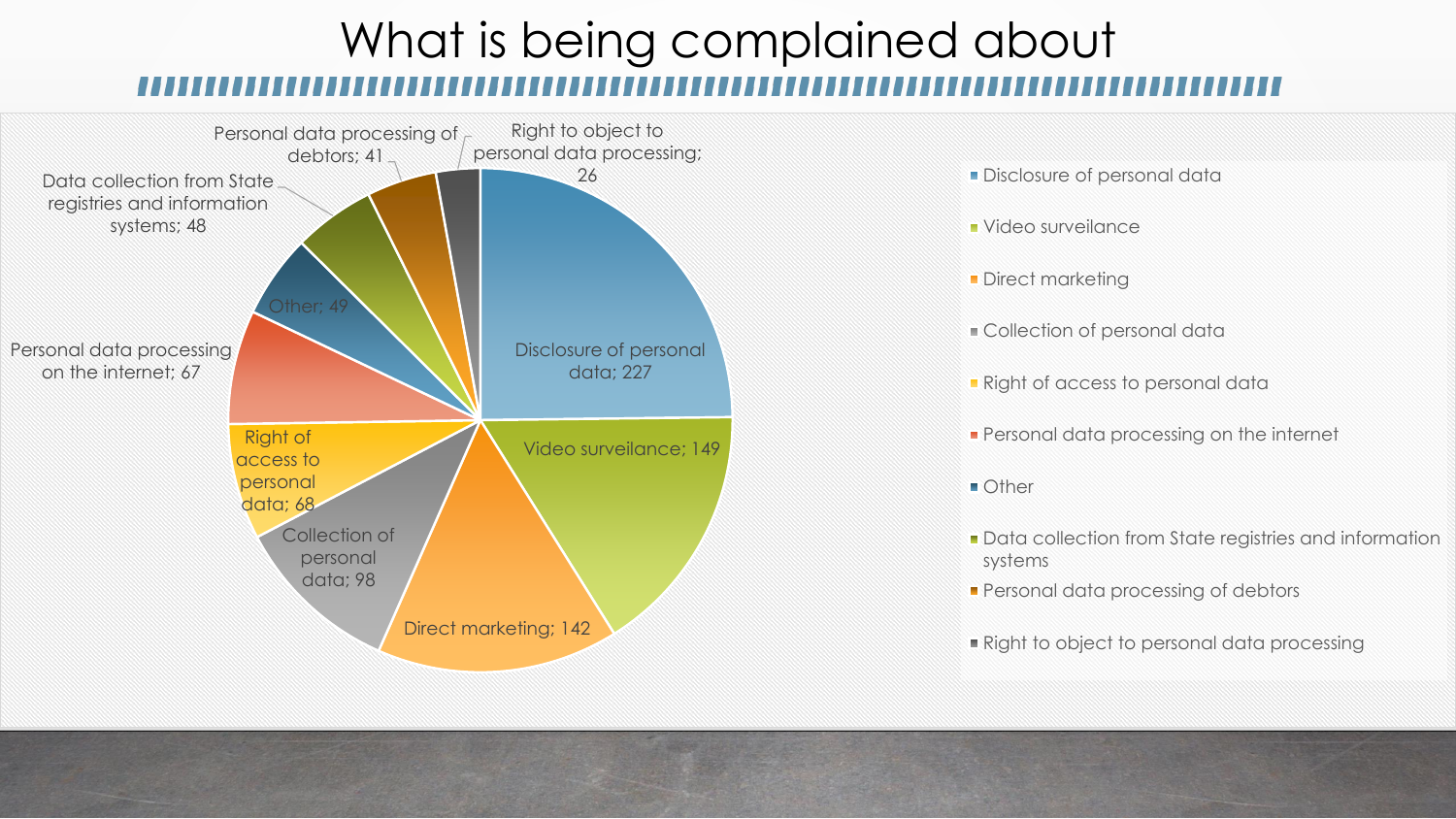## One-Stop-Shop Experience

### *Brief summery:*

- **2018/07/16** Information from Third person about possible Data Breach (occurred 9-10<sup>th</sup> of July) in MisterTango (similar information was received form **Latvian SA 2018/07/30**)
- MisterTango is financial services providing company that has right to provide **Payment initiation service (PIS)** (Payment initiation service provider (**PISP**))
- Investigation duration (from receiving information to making a decision) **10 months**
- **Lead SA – Lithuanian SA, Concerned SA – Latvian SA**
- Lithuanian SA's personnel involvement **4 persons** (3 legal specialists (incl. Director) and 1 IT specialist)
- Administrative fine of the GDPR infrigements **61 500** Euro (2,5 percent from total income).
	- Main Issues:
		- Lack of fairness and transparency (no information for data subjects about the processing of screenshots of their bank accounts for PIS purposes)
		- Not all processed personal data was necessary in relation to the PIS purposes (data minimisation principle)
		- Storage of personal data (Screenshots) for longer term than they themselves set (storage limitation principle)
		- Have not notified SA about Data Breach
		- Inappropriate technical and *organisational* measures (logs were not presented, 1 person responsible for all the IT matters)
- First case within OSS mechanism with the ending of administrative fine (stilll of the highest amount)
- Decision was appealed to the Administrative Court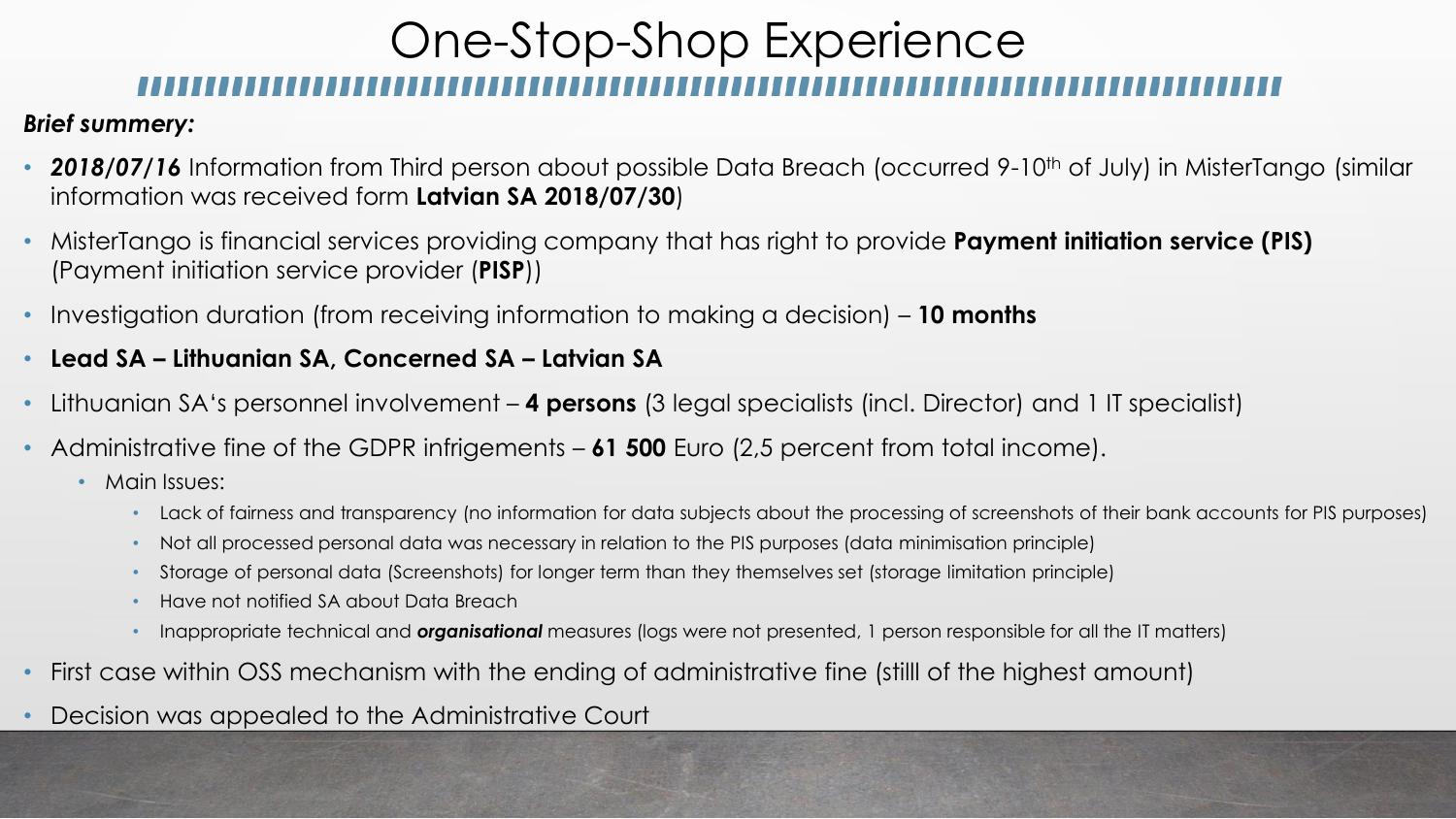## One-Stop-Shop Experience (Timeline)